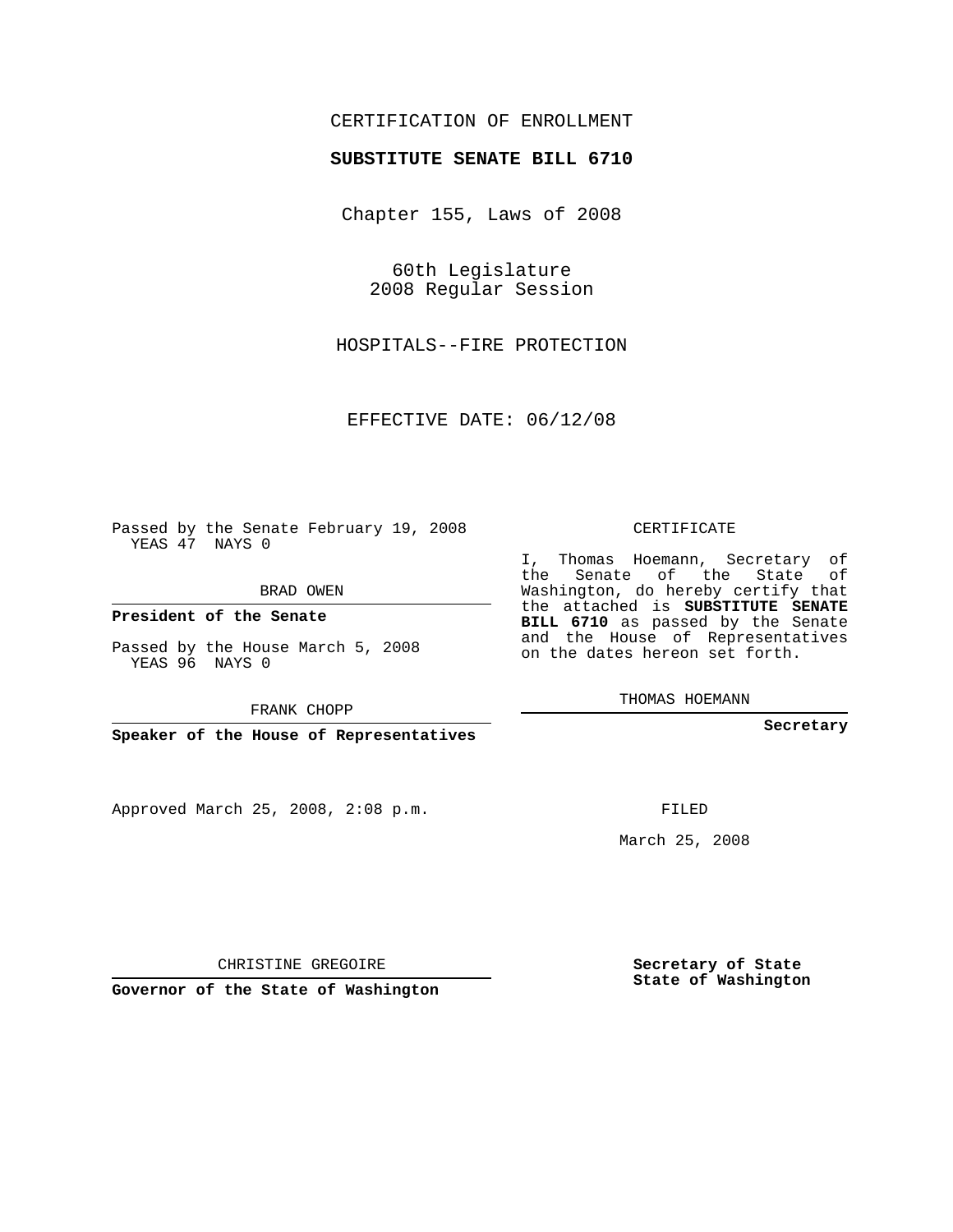## **SUBSTITUTE SENATE BILL 6710** \_\_\_\_\_\_\_\_\_\_\_\_\_\_\_\_\_\_\_\_\_\_\_\_\_\_\_\_\_\_\_\_\_\_\_\_\_\_\_\_\_\_\_\_\_

\_\_\_\_\_\_\_\_\_\_\_\_\_\_\_\_\_\_\_\_\_\_\_\_\_\_\_\_\_\_\_\_\_\_\_\_\_\_\_\_\_\_\_\_\_

Passed Legislature - 2008 Regular Session

**State of Washington 60th Legislature 2008 Regular Session**

**By** Senate Labor, Commerce, Research & Development (originally sponsored by Senators Keiser and Marr; by request of Washington State Patrol)

READ FIRST TIME 02/07/08.

1 AN ACT Relating to standards for fire protection of hospitals; and 2 amending RCW 70.41.080 and 18.160.050.

3 BE IT ENACTED BY THE LEGISLATURE OF THE STATE OF WASHINGTON:

 4 **Sec. 1.** RCW 70.41.080 and 2004 c 261 s 3 are each amended to read 5 as follows:

 Standards for fire protection and the enforcement thereof, with respect to all hospitals to be licensed hereunder shall be the responsibility of the chief of the Washington state patrol, through the director of fire protection, who shall adopt, after approval by the 10 department, ((such)) the recognized standards ((as may be)) applicable to hospitals for the protection of life against the cause and spread of 12 fire and fire hazards((<del>. Such standards shall be consistent with the</del> 13 standards)) adopted by the federal centers for medicare and medicaid services for hospitals that care for medicare or medicaid beneficiaries. The standards used for an inspection of an existing hospital, or existing portion thereof, shall be standards for existing buildings and not standards for new construction. The department upon receipt of an application for a license, shall submit to the director of fire protection in writing, a request for an inspection, giving the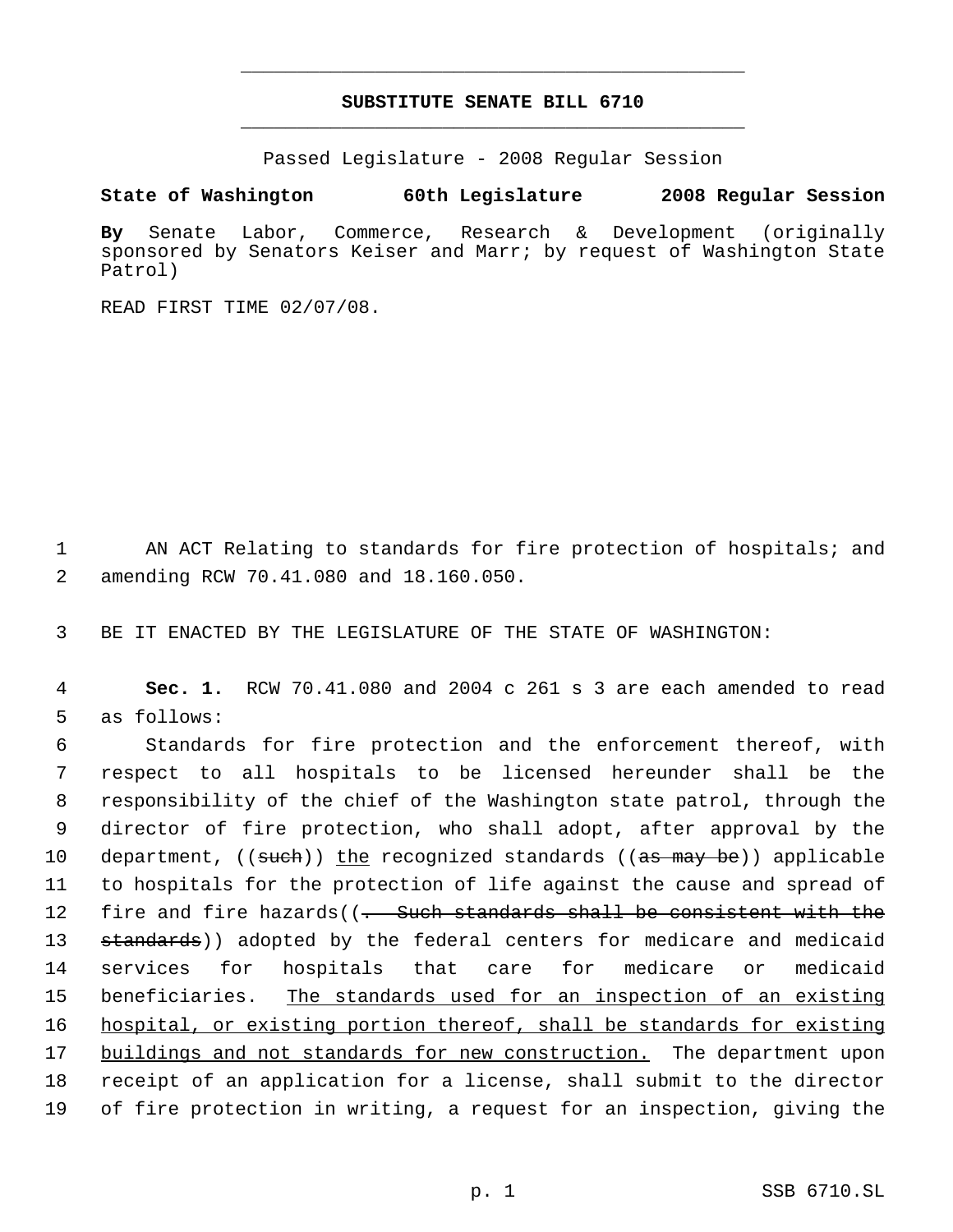1 applicant's name and the location of the premises to be licensed. Upon 2 receipt of such a request, the chief of the Washington state patrol, 3 through the director of fire protection, or his or her deputy, shall 4 make an inspection of the hospital to be licensed( $(-$ and)) during the 5 department's inspection. If it is found that the premises do not 6 comply with the required safety standards and fire regulations as 7 adopted pursuant to this chapter, ((he or she)) the director of fire 8 protection, or his or her deputy, shall promptly make a written report 9 to ((the hospital and to)) the department listing the corrective 10 actions required ((and the time allowed for accomplishing such 11 corrections)). The department shall incorporate the written report 12 into the department's final inspection report. The applicant or 13 licensee shall ((notify the chief of the Washington state patrol, 14 through the director of fire protection, upon completion of any 15 corrections required by him or her, and the chief of the Washington 16 state patrol, through the director of fire protection, or his or her 17 deputy, shall make a reinspection of such premises)) submit corrections 18 to comply with the fire protection standards along with any other 19 licensing inspection corrections to the department. The department 20 shall submit the section of the statement of corrections from the 21 applicant or licensee regarding fire protection standards to the 22 director of fire protection. If extensive and serious corrections are 23 required, the director of fire protection, or his or her deputy, may 24 reinspect the premises. The director of fire protection, or his or her 25 deputy, shall utilize the scope and severity matrix developed by the 26 centers for medicare and medicaid services when determining what 27 corrections will require a reinspection. Whenever the hospital to be 28 licensed meets with the approval of the chief of the Washington state 29 patrol, through the director of fire protection, he or she shall submit 30 to the department, in a timely manner so the license will not be 31 delayed, a written report approving the hospital with respect to fire 32 protection, and such report is required before a full license can be 33 issued. The chief of the Washington state patrol, through the director 34 of fire protection, shall make or cause to be made inspections of such 35 hospitals on average at least once ((a year)) every eighteen months. 36 Inspections conducted by the joint commission on hospitals accredited 37 by it shall be deemed equivalent to an inspection by the chief of the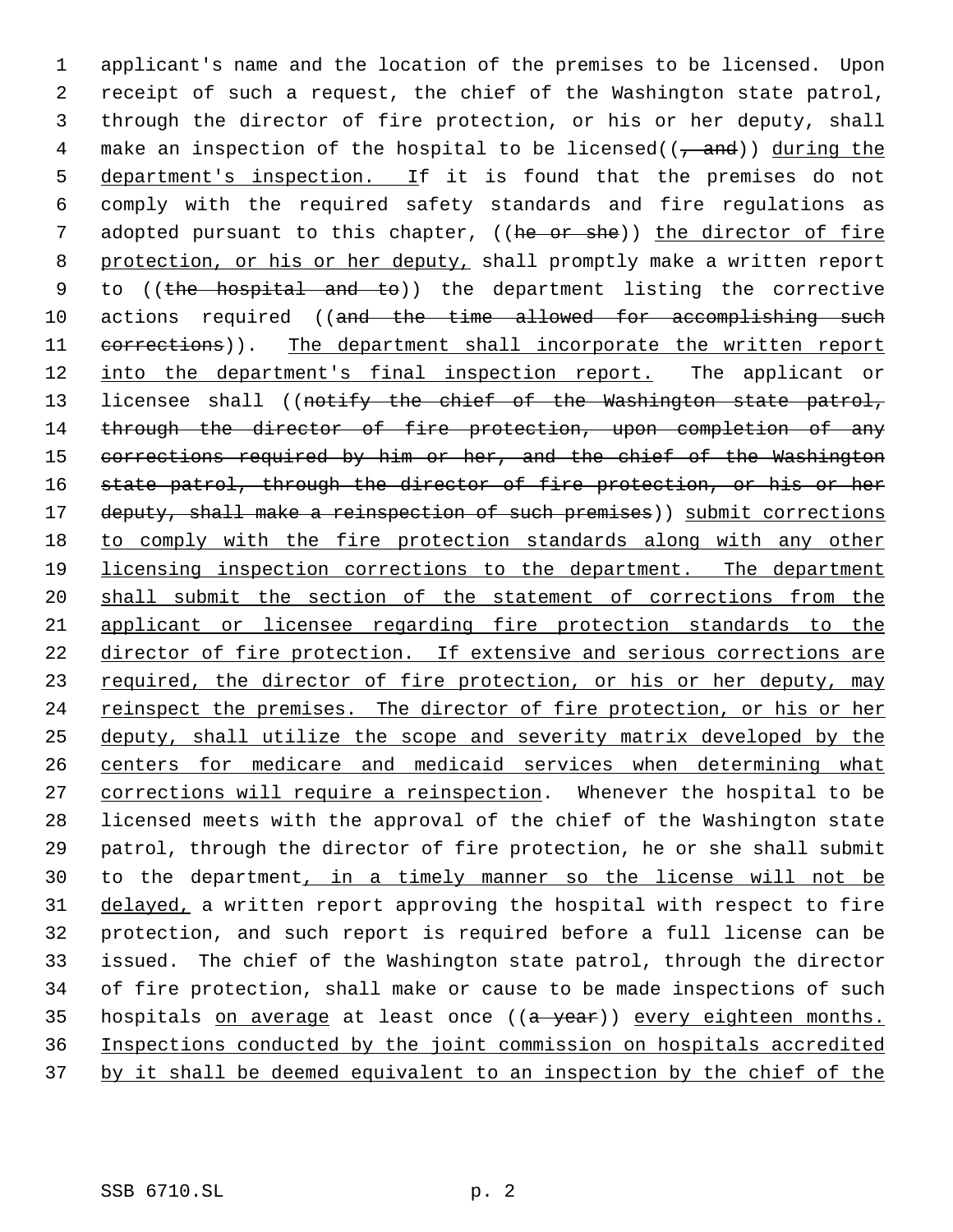Washington state patrol, through the director of fire protection, for purposes of meeting the requirements for the inspections specified in this section.

 The director of fire protection shall designate one lead deputy state fire marshal on a regional basis to provide consistency with each of the department's survey teams for the purpose of conducting the fire protection inspection during the department's licensing inspection. The director of fire protection shall ensure deputy state fire marshals 9 are provided orientation with the department on the unique environment of hospitals before they conduct fire protection inspections in hospitals. The orientation shall include, but not be limited to: 12 Clinical environment of hospitals; operating room environment; fire protection practices in hospitals; full participation in a complete licensing inspection of at least one urban hospital; and full participation in a complete licensing inspection of at least one rural hospital.

 In cities which have in force a comprehensive building code, the provisions of which are determined by the chief of the Washington state patrol, through the director of fire protection, to be equal to the minimum standards of the code for hospitals adopted by the chief of the Washington state patrol, through the director of fire protection, the chief of the fire department, provided the latter is a paid chief of a paid fire department, shall make the inspection with the chief of the Washington state patrol, through the director of fire protection, or his or her deputy and they shall jointly approve the premises before a full license can be issued.

 **Sec. 2.** RCW 18.160.050 and 2005 c 109 s 1 are each amended to read as follows:

 (1)(a) All certificate of competency holders that desire to continue in the fire protection sprinkler business shall annually, prior to January 1, secure from the state director of fire protection a renewal certificate of competency upon payment of the fee as prescribed by the state director of fire protection. Application for renewal shall be upon a form prescribed by the state director of fire protection and the certificate holder shall furnish the information required by the director.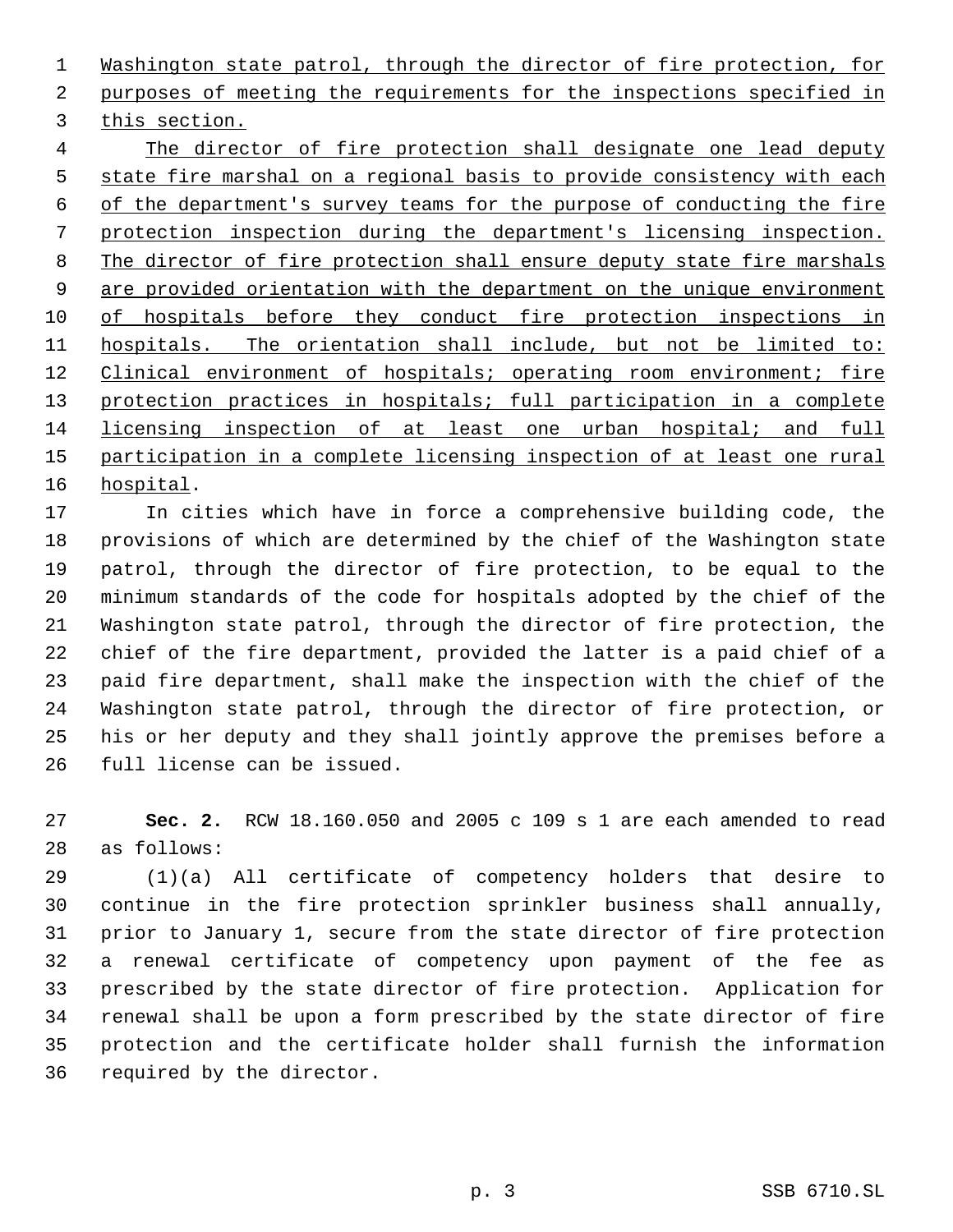(b) Failure of any certificate of competency holder to secure his or her renewal certificate of competency within sixty days after the due date shall constitute sufficient cause for the state director of fire protection to suspend the certificate of competency.

 (c) The state director of fire protection may, upon the receipt of payment of all delinquent fees including a late charge, restore a certificate of competency that has been suspended for failure to pay the renewal fee.

 (d) A certificate of competency holder may voluntarily surrender his or her certificate of competency to the state director of fire protection and be relieved of the annual renewal fee. After surrendering the certificate of competency, he or she shall not be known as a certificate of competency holder and shall desist from the practice thereof. Within two years from the time of surrender of the certificate of competency, he or she may again qualify for a certificate of competency, without examination, by the payment of the required fee. If two or more years have elapsed, he or she shall return to the status of a new applicant.

 (2)(a) All licensed fire protection sprinkler system contractors desiring to continue to be licensed shall annually, prior to January 1, secure from the state director of fire protection a renewal license upon payment of the fee as prescribed by the state director of fire protection. Application for renewal shall be upon a form prescribed by the state director of fire protection and the license holder shall furnish the information required by the director.

 (b) Failure of any license holder to secure his or her renewal license within sixty days after the due date shall constitute sufficient cause for the state director of fire protection to suspend the license.

 (c) The state director of fire protection may, upon the receipt of payment of all delinquent fees including a late charge, restore a license that has been suspended for failure to pay the renewal fee.

 (3) The initial certificate of competency or license fee shall be prorated based upon the portion of the year such certificate of competency or license is in effect, prior to renewal on January 1.

 (4) The fire protection contractor license fund is created in the custody of the state treasurer. All receipts from license and certificate fees and charges or from the money generated by the rules